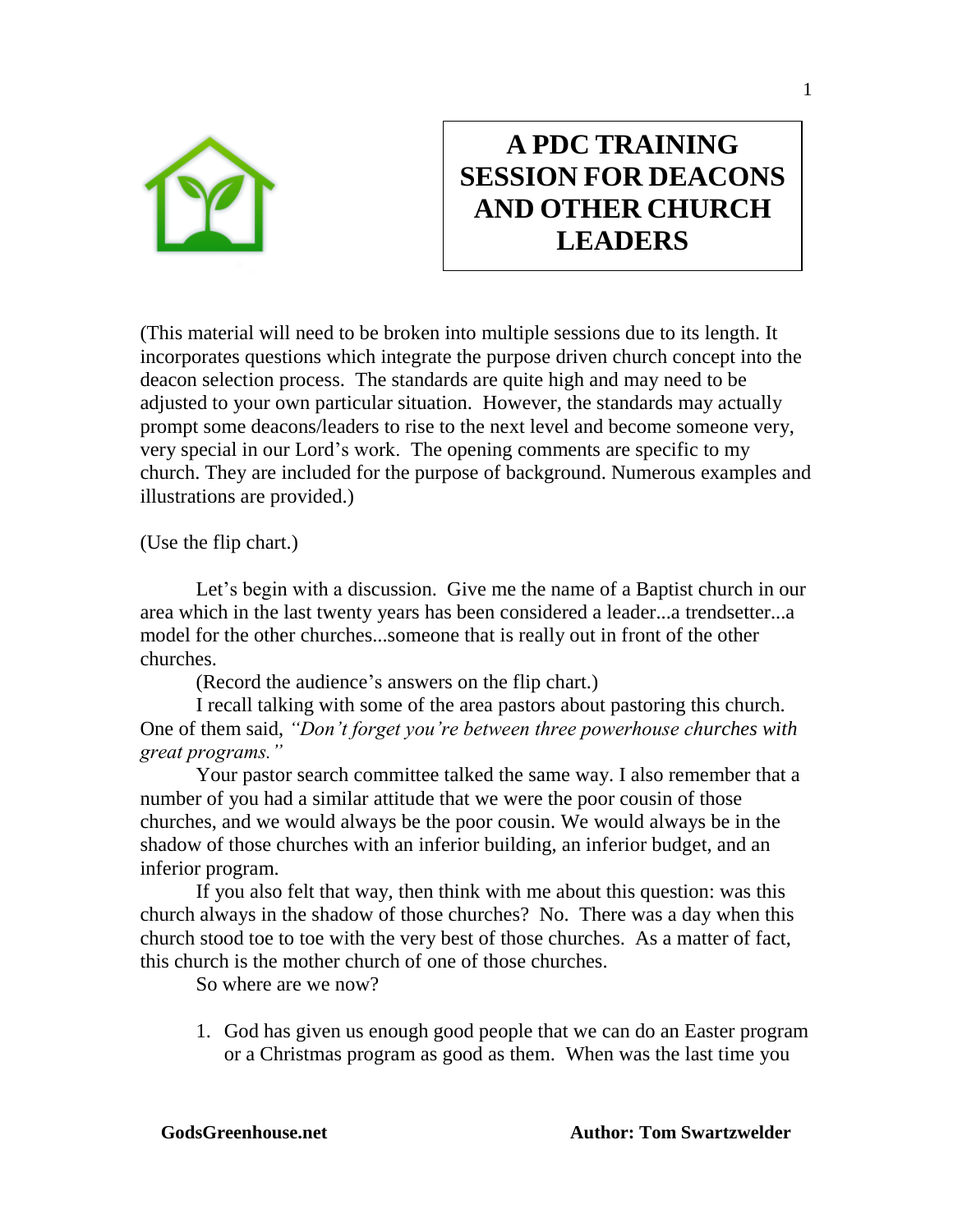finished a program like last Sunday's program with the people giving a spontaneous ovation of appreciation and celebration?

- 2. We've now enlarged our children's ministry. Any good church has both a Sunday morning Children's Church and a second program like our Sunday night Good News Club and Pals program.
- 3. We have a new Basics Sunday School class plus some other classes that are beginning non-traditional studies in discipleship.
- 4. We're getting the third floor ready for ministry plus we have the best minister of youth in the association. We have finally gotten him the right facilities and some budget dollars to do this ministry right.

Before it's totally finished, it is my hope that we will actually be able to teach the other churches a few things. If we reach that level, we will be back to being a leader like we were fifty years ago!

The attendance probably won't be what it was fifty years ago due to the increase in the number of churches, but the influence can be what it was fifty years ago...and do you know what influence is?

*Influence is the ability to show churches how to do God's work better than they are already doing it.* There are two keys to making this progress happen:

- 1. Improved Vision "Where there is no vision, the people perish."
- 2. Improved Leadership "Everything rises and falls on leadership."

This study is a great study for us at this stage, because our church is going through a generational change. It is sad to say but the old generation has left or is in the process of leaving us. One of our oldest deacons woke up the other morning and said, "I suddenly felt old."

We have two deacons over the age of seventy-five. Their years of effectiveness are limited. We also are blessed with four deacons under the age of Medicare! Someday we will look to add some new deacons, too.

What ingredients should we look for in choosing a new deacon? In an even broader view, what kind of leadership does our church need?

One of the keys to choosing a new deacon is realizing what a deacon's role really is. You should take as much care in choosing a deacon as in choosing a pastor, because the odds are that you'll have to live with the deacon longer than the pastor.

Our church is completing its transition from older leaders to younger leaders. What do we need to know to help the younger leaders become effective leaders?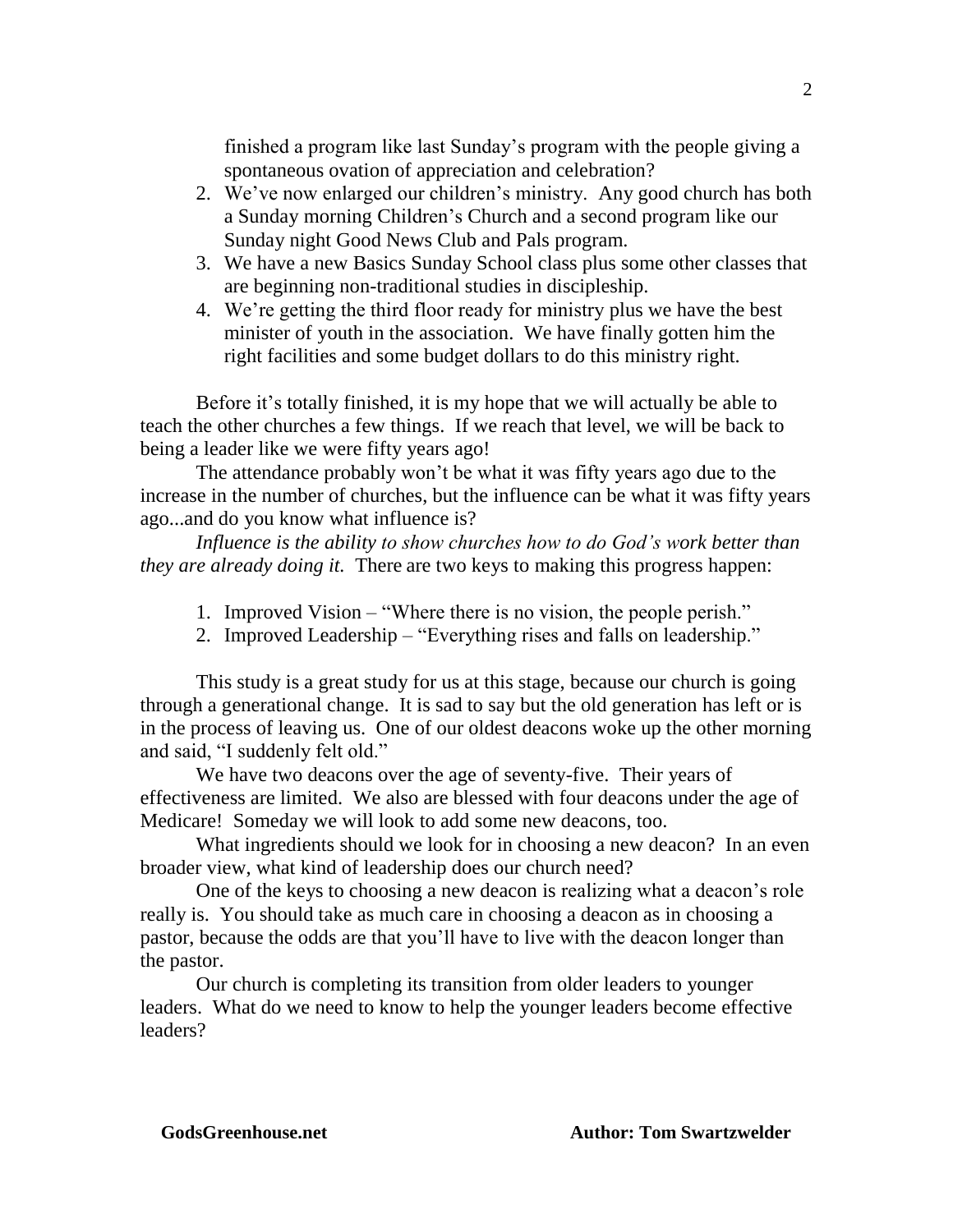Unfortunately, most of you have never heard a series on leadership...oh, maybe a comment here or there...but nothing in detail. This type of study will be new to you! I can assure you that it will also be important to you!

I encourage you to take good notes. I'm going to ask you do the one thing you don't want to do: T-H-I-N-K.

During these studies, we will look at the specific office of a deacon but also reach out further and do some training for all of our leaders.

Remember: your deacons set the example for everyone else. So be sure your new deacons will set a good example for everyone else.

Let's begin. Our text is Acts 6:1-7.

"Now in these days when the disciples were increasing in number, a complaint by the Hellenists arose against the Hebrews because their widows were being neglected in the daily distribution. And the twelve summoned the full number of the disciples and said, 'It is not right that we should give up preaching the word of God to serve tables. Therefore, brothers, pick out from among you seven men of good repute, full of the Spirit and of wisdom, whom we will appoint to this duty. But we will devote ourselves to prayer and to the ministry of the word.' And what they said pleased the whole gathering, and they chose Stephen, a man full of faith and of the Holy Spirit, and Philip, and Prochorus, and Nicanor, and Timon, and Parmenas, and Nicolaus, a proselyte of Antioch. These they set before the apostles, and they prayed and laid their hands on them. And the word of God continued to increase, and the number of the disciples multiplied greatly in Jerusalem, and a great many of the priests became obedient to the faith." (ESV)

Many scholars believe this passage establishes the *principle* of the deacon office. I believe the highest office that a man can attain in God's church is that of a pastor. The second highest office, though, is that of a deacon.

Let me say it another way. I believe the highest office that a man can attain *in this entire world* is that of a pastor of the Most High God. The second highest office that a man can attain *in this entire world* is that of a deacon of the Most High God.

Who can name our deacons? (Write their names on the flip chart.) These men hold the second highest office in this world, because they are deacons of the Most High God. I say that to emphasize the office of a deacon is not just any ordinary office, but rather it is the most sacred office that any non-pastor can ever attain.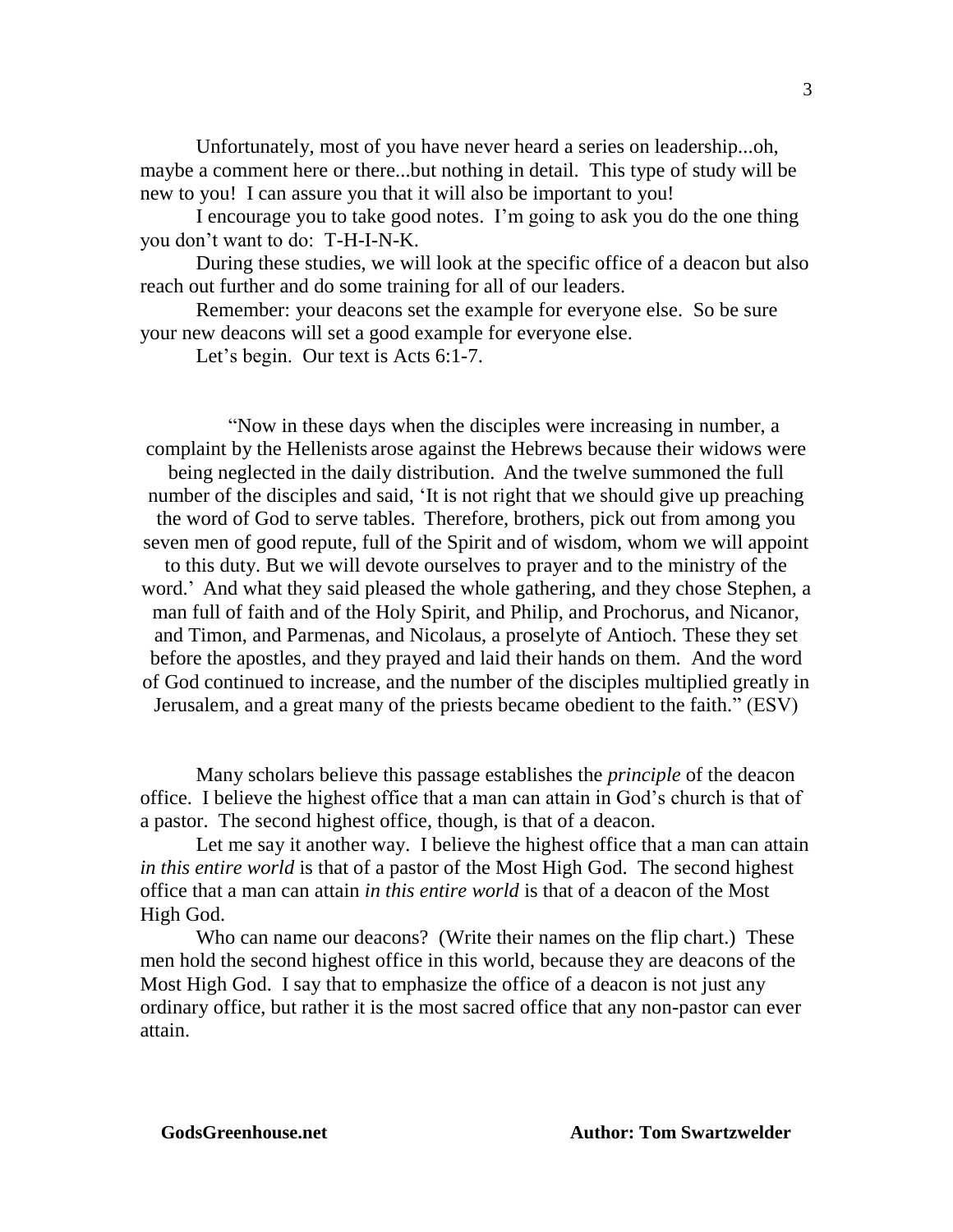#### **THE BACKGROUND**

Let's examine first the background to Acts chapter six. The early church had grown quite rapidly from 120 people in chapter two to 5,000 people in chapter four to perhaps ten to twenty thousand people in chapter five *before* it established this particular ministry in chapter six.

What does that tell us? It tells us two things. First, a church does not need deacons to be a biblical church. Some churches think they must have a minimum number of deacons, so they make the mistake of putting in someone who is unqualified in order to satisfy a number. How foolish, but it is done!

Second, a church does not need deacons to grow. The key to growing a church is all of us…not just the pastor or the deacons! I will agree that deacons ought to be adding people to the church on a regular basis, but growing the church is the responsibility of all of us.

Remember: the first church did not have any deacons until Acts chapter six and yet it grew to an enormous size.

But guess what happened when the church put in the right men? Verse seven says, **"**And the word of God continued to increase, and the number of the disciples multiplied greatly in Jerusalem, and a great many of the priests became obedient to the faith." I like the word "continued," don't you? I like the words "multiplied greatly," don't you? I like the words "great many," don't you? That's what happened after verses one through six.

This ministry represented a big change for the early church because the church had *never done it this way before.* Have you ever met anyone whose favorite words were, "We've never done it this way before"?

If those people had been in charge, they would never have established the first deacons, because it had never been done this way before.

Here is what happened. A problem arose because there were two different cultures in the church. Both of these cultures were Jewish. You must remember there were few Gentiles in the church at this time!

The first group was known as the Hebrews. The Hebrews were native Palestinian Jews who spoke Aramaic and used the Hebrew scriptures. The second group was known as the Hellenists. The Hellenists were Greek-cultured Jews. They used the Greek Old Testament translation known as the Septuagint. We could say that the Hebrews were the local newspaper Jews and the Hellenists were the New York Times Jews. They saw the world differently.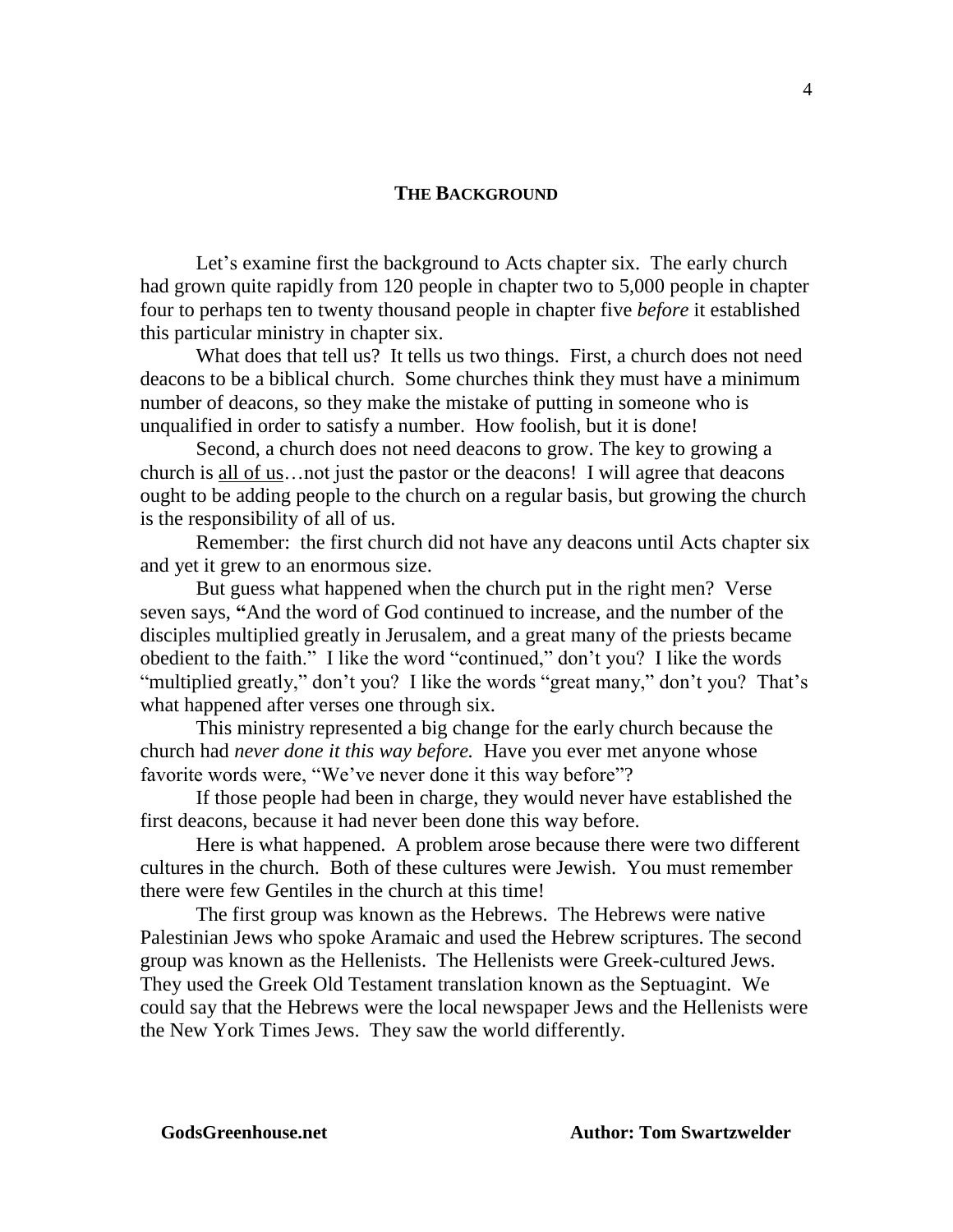We know from experience that different cultures don't always understand one another. It's like a marriage between someone who is rich and someone who is poor or someone who is educated and someone who has no education. *Their lifestyles are different, and that has the potential to create problems!* 

Let me share an example from my childhood years. Our church welcomed a missionary to Africa for a Sunday evening service. The missionary sang and played an African hymn like they do the song in Africa. The same African musical style…the same African language! As I recall, perhaps wrongly, the song was "Amazing Grace." I distinctly remember our church culture looking down its nose at his presentation. The drumbeat sure didn't sound like Amazing Grace. The words didn't sound like Amazing Grace, either. The sad truth is we weren't smart enough to realize the Apostle Paul never sang Amazing Grace in English…or any other language! We weren't smart enough to realize that we wouldn't have enjoyed David singing the Psalms in that Jewish beat of his day.

We failed to bridge the cultural divide! How do you bridge a cultural divide? You bridge the divide by emphasizing Jesus and deemphasizing the differences!

If you love Jesus, that should solve the cultural problem! Amen!

Let's go back to the problem in Acts chapter six. The Hellenist widows were not being given as much care as the Hebrew widows. This care was likely in the area of food. The complaint probably had some validity, because it was not denied.

Who was taking care of this problem? The apostles! It is very clear that the apostles were overcome with the work. The work was too much for them!

Seven men were then selected for the exalted task of serving tables. Does this work sound important to you? Maybe not, but it was important to the Hellenist widows!

Underline the word "serve" in verse two. This word will become a very important word.

Remember: deacons were chosen to *help* the apostles – not *boss* the apostles. God didn't design them to be the bosses; God designed them to be the servants. That means there are things they will know how to do and there are things they will not know how to do, but one thing at which they should excel is serving people.

(Point out a well-respected servant-deacon in the church as an example for all to follow.)

Let me add something for free: one of the biggest problems we create for our deacons is we put pressure on them to be something they can't be! God didn't design them to be bosses; He designed them to be servants. There is a big difference between being the boss and being the servant.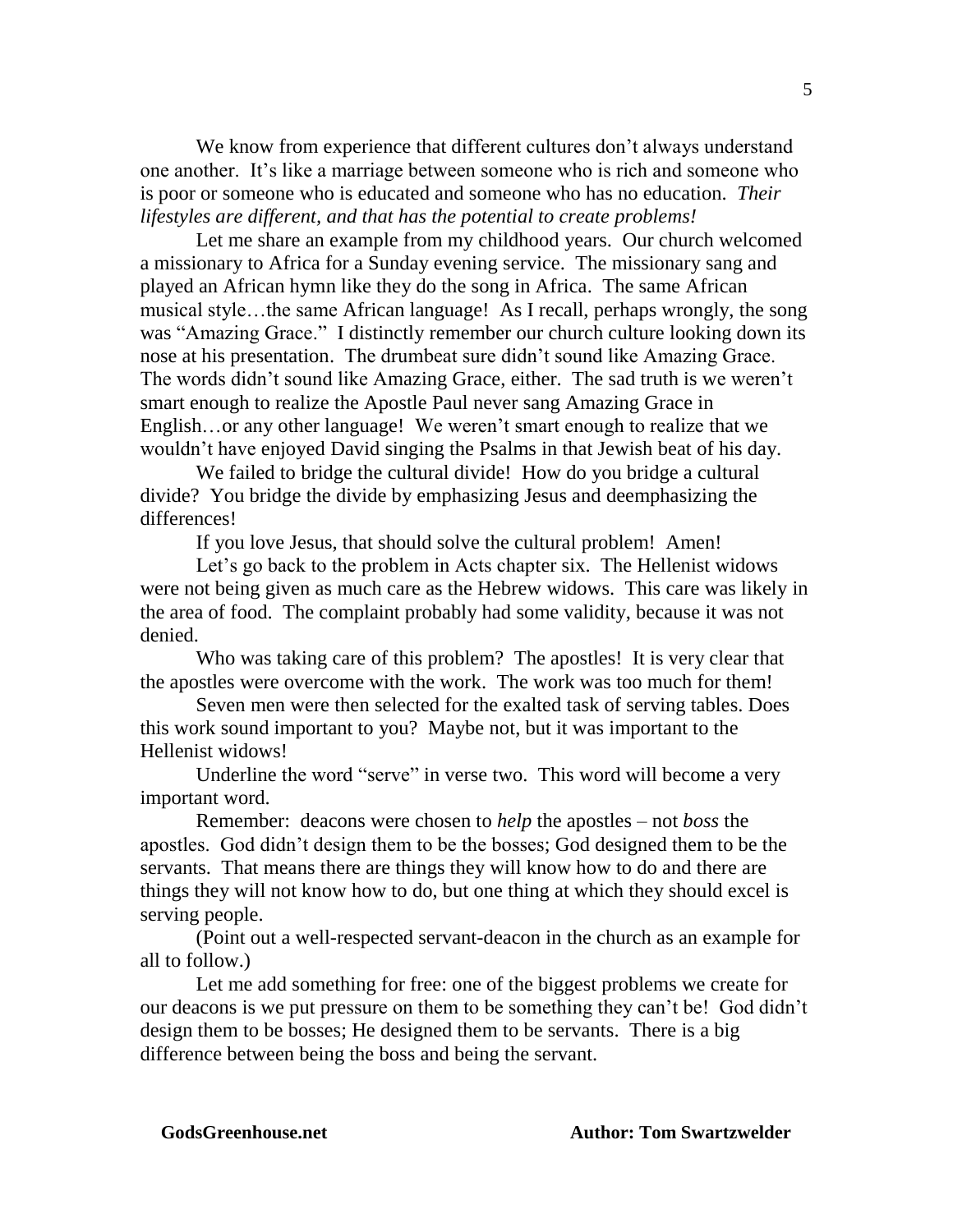Notice, first, that the church identified its need. This need was specifically identified. Please write down the next statement in your notes: e*very church needs to have a continuing process of identifying its needs.* 

A few years ago, we put in place a Building Review Committee. That committee identified needs in the building and set the stage for our current renovation. That committee helped make this building an issue which we could no longer ignore. Likewise, every committee ought to evaluate its mission, identify the needs it can meet and have those needs specified on paper.

Notice, second, that the church developed a solution to this need. *Many solutions require a change in the way we do things.* Doing it the same way that it had always been done apparently didn't solve this particular need.

The church had two available options. First, the church could look to the past for how the people in the past solved the need. Second, the church could look to the future for how it wanted to deal with this issue in the days ahead.

One principle should always be clear: the solution is more important than doing it the same way as it has always been done. Don't worship an old method by falling in love with it! Fall in love with the people instead, and that will create a more agreeable solution!

#### **THE MEANING**

The Bible says in Philippians 1:1, "Paul and Timothy, servants of Christ Jesus, To all the saints in Christ Jesus who are at Philippi, with the overseers and deacons." The first item that must be done is to define the word "deacon." The Greek work for "deacon" is "*diakonos*" which means "servant." Our English word "deacon" is just a transliteration of the Greek word.

It is important for you to know that the Greek word "diakonos" is *not* the Greek word for "slave." The translation of slave comes to us from the Greek word "doulos" and "doulos" emphasizes one's relationship to his master as an actual slave…in other words, "I belong to him as his slave." But "diakonos" *emphasizes one's relationship to the work* – to what you are to do - and that is much different than being treated as a "doulos."

I mention this difference because some church members treat their deacons like doormats or slaves. I urge you to remember that this office of a deacon is the second highest office that any man can ever achieve. Therefore, don't *ever* treat a deacon like your personal slave. After all, he is *not* your slave; he does not have to take any of your abuse!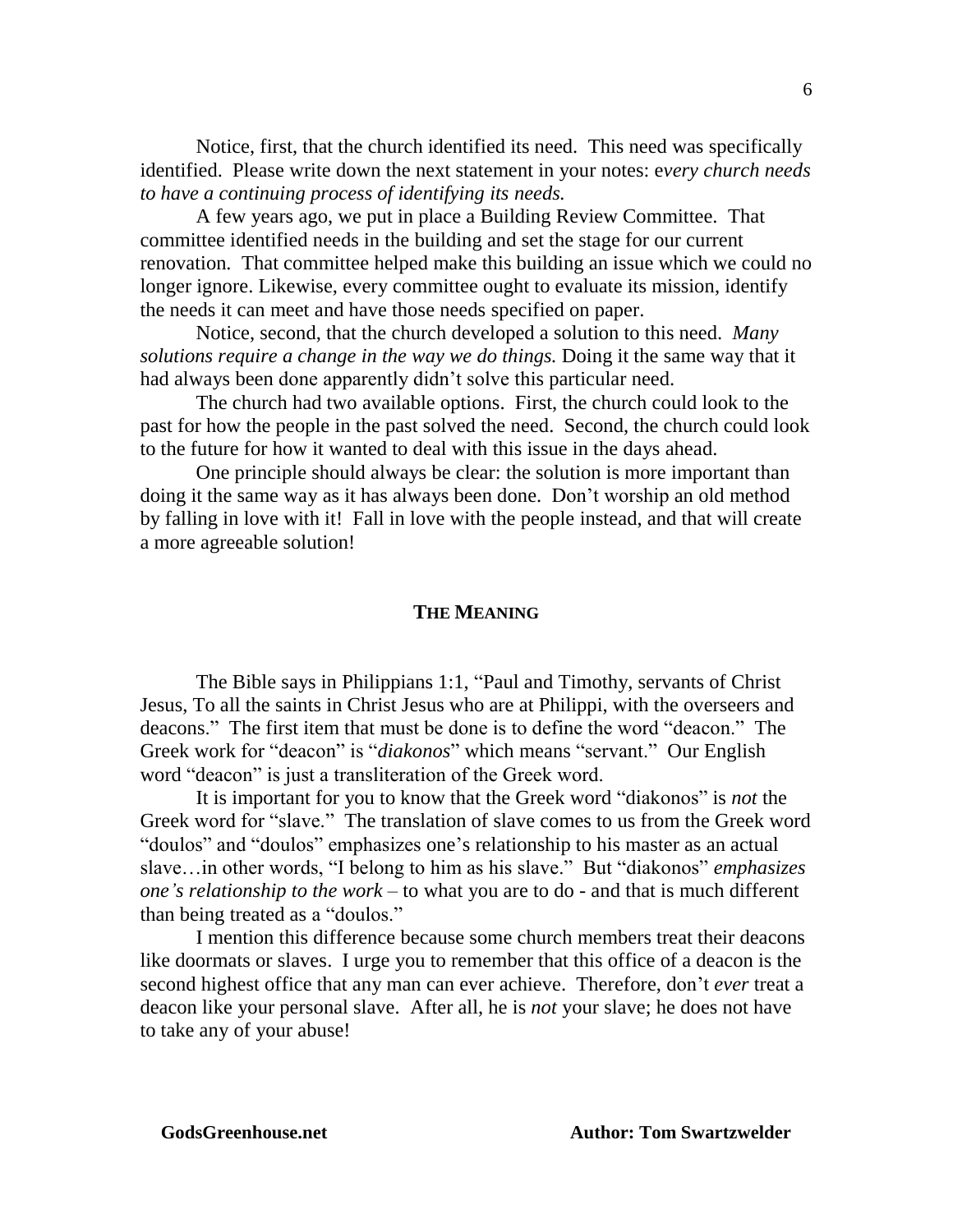It should not surprise you that the Greek word "diakonos" is a very common word in the New Testament. It appears around 100 times in the New Testament, but it is only translated deacon in two places: Philippians 1:1 and 1 Timothy chapter three. Here are some of its appearances (all verses are from the ESV):

- ▲ Matthew 4:11. "Then the devil left him, and behold, angels came and were *ministering* to him."
- ▲ Matthew 8:15. "He touched her hand, and the fever left her, and she rose and began to *serve* him."
- ▲ Matthew 20:27-28. "Whoever would be first among you must be your slave (it's the Greek word "doulos") as the Son of Man came not to be *served* but to *serve* (it's the word diakonos or deacon), and to give his life as a ransom for many." Some years ago, we recognized one of the best deacons I have known. His name was Taft Hutchison. Taft was still visiting people in the hospital when he was ninety years of age. We presented a plaque to Taft that included the words from Matthew 20:26. The words are, "But whoever would be great among you must be your *servant* (or diakonos)."
- ▲ Matthew 23:11. "The greatest among you shall be your *servant*."
- ▲ John 2:5. "His mother said to the *servants*, 'Do whatever he tells you.'"
- A Acts 6:2. "And the twelve summoned the full number of the disciples and said, 'It is not right that we should give up preaching the word of God to *serve* tables."
- ▲ Romans 12:6-7. "Having gifts that differ according to the grace given to us, let us use them: if prophecy, in proportion to our faith; if service, in our *serving*" or ministry. This passage identifies the deacon's spiritual gift – he has a heart for serving others.

To summarize, the word deacon does not mean a leader like a pastor or a leader like an administrator or a leader like a teacher but it means a servant. Don't confuse the two and ruin a good deacon!

The question arises, "But all of us are supposed to be involved in ministering or serving others!" That is indeed true, but these people called deacons have some additional qualities that place them in a higher category as examples to the rest of the ministers.

Be sure to write this down: a deacon is our most qualified male servant.

Have you ever heard someone say, "We ought to ordain so-and-so as a deacon, because he's been doing deacon work for a long time?" The reason that is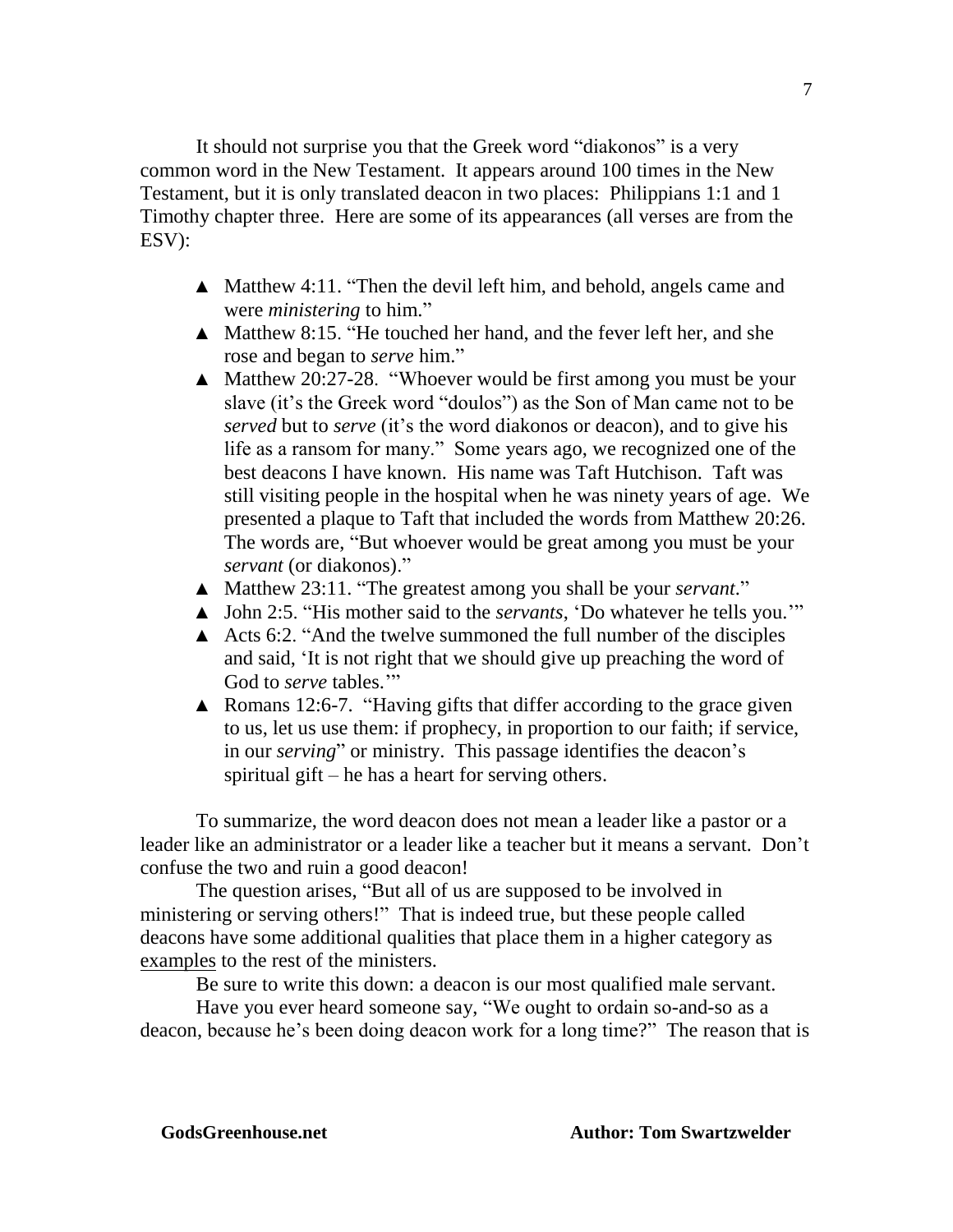so is because he has *already* been serving *and* he meets the qualifications to hold that office.

In other words, the person fulfills the meaning of the position!

### **THE QUALIFICATIONS OF THE DEACON**

Just about every job has some qualifications associated with it. The same is true for the office of a deacon. Those qualifications are listed in 1 Timothy 3:8- 13.

Deacons likewise must be dignified, not double-tongued, not addicted to much wine, not greedy for dishonest gain. They must hold the mystery of the faith with a clear conscience. And let them also be tested first; then let them serve as deacons if they prove themselves blameless. Their wives likewise must be dignified, not slanderers, but sober-minded, faithful in all things. Let deacons each be the husband of one wife, managing their children and their own households well. For those who serve well as deacons gain a good standing for themselves and also great confidence in the faith that is in Christ Jesus.

The most important qualification is found in verse ten, *"And let these be tested or proved first."* The Greek word translated tested or proved is one of my favorite Greek words: "dokimazo." This word has the idea of "putting something to the test for the purpose of approving it." In other words, a test must be passed!

Let's pretend that all of you are on a search committee to identify potential deacons. Someone asks, "Who are our best candidates to be a deacon?" Here is how to begin!

First, make a list of all the men. Verse twelve makes it clear that deacons should be men. It is true the masculine form of "diakonos" is used for both men and women in Greek literature; grammatically, it could refer to either man or woman, but verse twelve makes it clear that only men are chosen to this office.

Second, one must determine how many candidates meet the following qualifications! Let's identify the qualification then I will give you a key question to help you make a correct judgment.

1. *Dignified*.The King James Version uses the word "grave" which has the sense of dignified or worthy of respect. If the church selects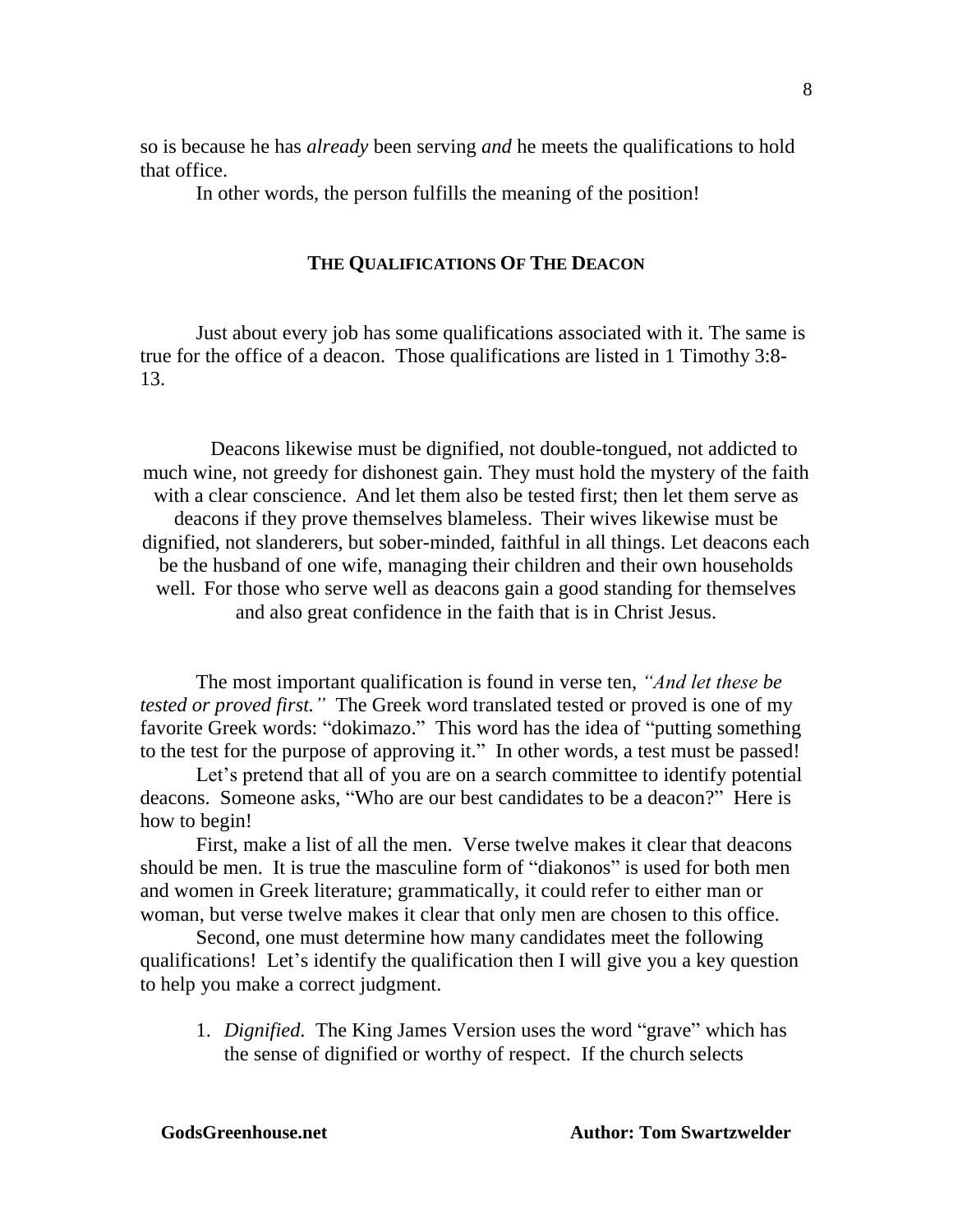someone who is unworthy of respect then you lower the dignity of the office. Here are some questions to guide your evaluation.

- o Will the overall church reverence this person? Will the people see this person as special?
- o Can the candidate get along with people? You can't minister to people unless you can get along with people.
- o Can you go to the candidate with your problems?
- o Do the people tell jokes about this person? I think of a leader in another church who was recently replaced in his position. The demotion deeply hurt his feelings. His biggest fault lay in his credibility. The congregation would often tell jokes about this person. Would you like to hear one? I better not tell.
- 2. *Not hypocritical* or double-tongued. Mark this down: consistency is a Christian virtue. President Abraham Lincoln once asked, "If I were two-faced, would I be wearing this one?" Here are some questions to guide your evaluation.
	- o Is the person honest or two-faced? That doesn't mean he can't change his mind! But he can't change his mind every time he turns around!
	- o If we gave him total control of the church, what is the *first* thing he would change? That question should be asked of every potential leader such as a deacon or associate pastor. The answer will reveal the candidate's agenda.
	- o Will he support the policies of the church constitution? That means you have to go through the church constitution with the person.
		- Unfortunately, some people have personal agendas or views which are outside of the church mainstream. Make a good effort to learn whether the person can be trusted with your church.
		- Also, some people think your church is like their previous church. Guess what? It's not.
		- Rick Warren writes that he had a congregation of ten people in the early days of Saddleback. One man kept talking about, "We did it like this and this in our last church." Finally, Rick said, "Why don't you just go back to your old church?" And he did.
- 3. *Not addicted to much wine* which is another way of saying *not a drinker of intoxicating beverages.* The Greek scholar Alford prefers the word "addicted." Let's look at the key question: does he drink intoxicating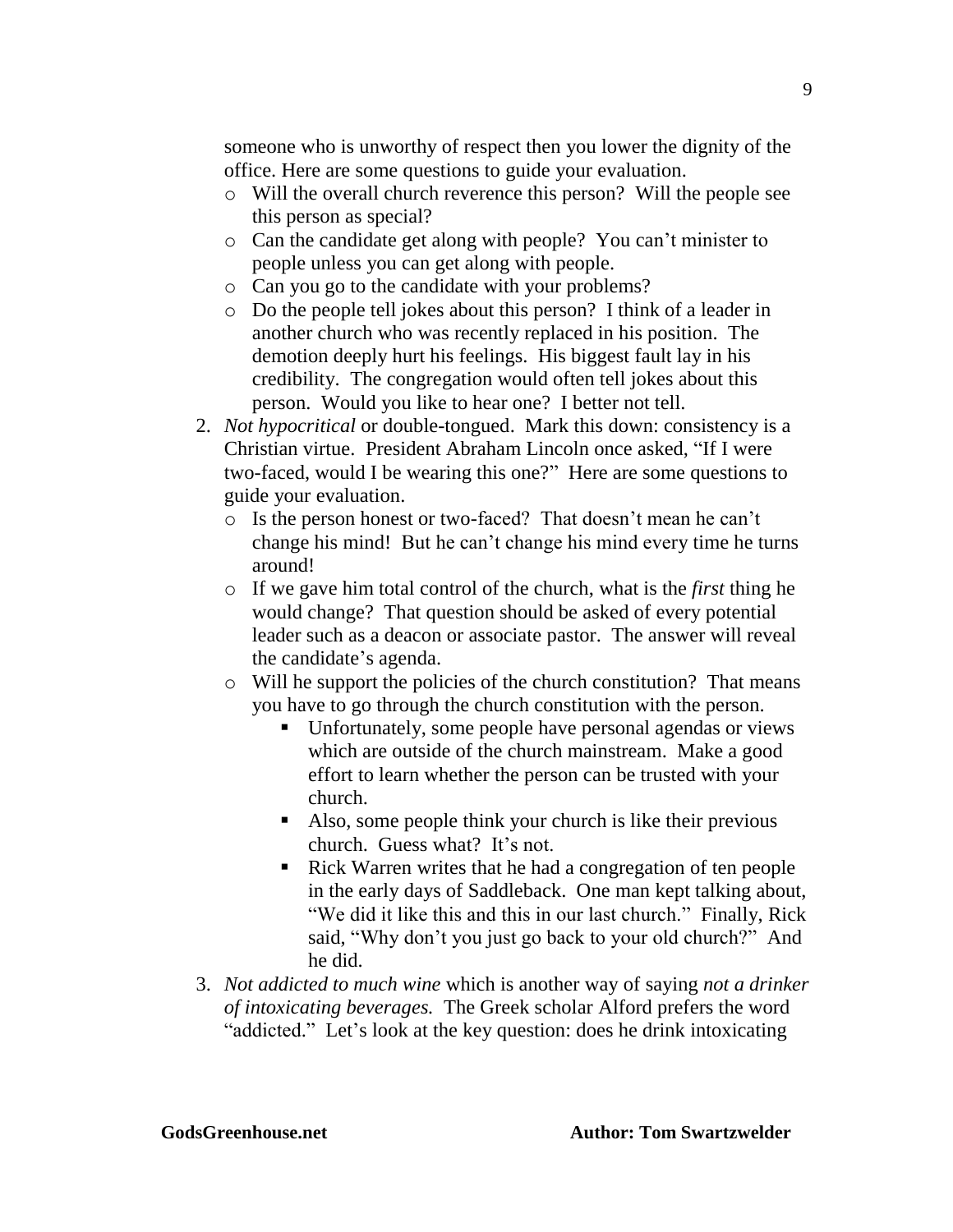beverages? Yes or no. It is always possible this question may create other questions. Here is my line of reasoning:

- o There is abundant historical evidence from Josephus and other sources that biblical wine was not necessarily like modern day intoxicating wine. For health reasons, wine in Bible times was often diluted with water by a ratio as great as 20 to 1. You couldn't get drunk on that ratio! By contrast, today's water supply is healthy.
- o The Old Testament makes so many comments against alcohol that I find it disturbing that any Christian would wish to drink alcoholic wine today. For example, Proverbs 31:4-7 says, "It is not for kings, O Lemuel, it is not for kings to drink wine, or for rulers to take strong drink, lest they drink and forget what has been decreed and pervert the rights of all the afflicted. Give strong drink to the one who is perishing, and wine to those in bitter distress; let them drink and forget their poverty and remember their misery no more." (ESV)
- o Any recovering alcoholic would have problems with a deacon who drinks, because he knows the evil of alcohol. Do you know the Bible takes the position of the recovering alcoholic? "So if what I eat causes another believer to sin, I will never eat meat again as long as I live—for I don't want to cause another believer to stumble." (1 Corinthians 8:13, ESV) That surely applies to alcohol, too!
- o If the candidate wishes to argue about total abstinence, I suggest that you mark him off the list. His contrariness on this subject will likely tell you everything you need to know!
- 4. *Not greedy for dishonest gain* or filthy lucre. This was important in Acts chapter six because the deacons handled the money to buy food for the widows. Therefore, someone had to ask the question, "Can that deacon resist the temptation of embezzlement?" Many fail in this regard. Here are some exploratory questions:
	- o Does he gamble? I'm not talking about giving five dollars to the school and maybe winning a tv. Most of us view that act as a donation. But is he trying a get rich quick scheme through gambling away the Lord's money? Remember: the Lord's money is more than our tithes! It includes *all* of our money…including what we keep!
		- One of the greatest dangers to our churches is not the homosexual movement. It is the gambling industry converting church members to covetous living!
		- Never forget: gambling is motivated by the sinful desire of coveting what God has refused to give you through honest means.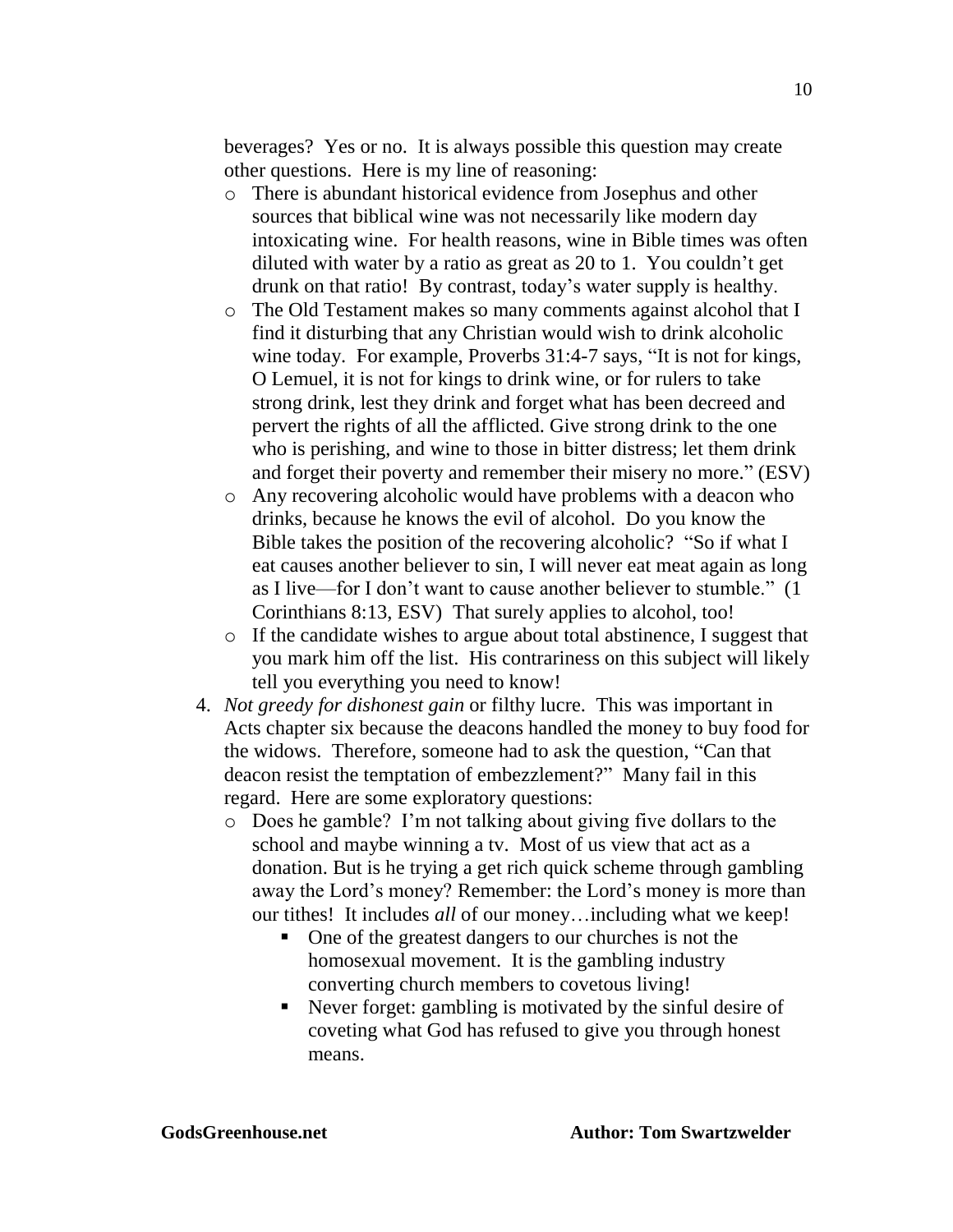- o Does he tithe? His money should be a tool to be used for God's glory! I do not recommend this action, but some churches even require deacons to bring in their pay stub so the church can accurately calculate their tithe.
- o Does he pay his bills on time? All of us make mistakes including financial mistakes.
	- For example, sometimes doctor bills overwhelm us or we lose our job and we need the church to take up a special offering for us. This question, though, is about normal life situations. Sadly, some people just don't know how to live within their means!
	- I remember someone who tried to begin a ministry in our area. One day I was at the grocery store counter. I spotted one of his checks on public display with the words, "Do not take a check from this man." I called the man and said, "I saw your check on display at the supermarket. Would you please settle up with them?"And he did.
- 5. *Holding the mystery of the faith* is another way of saying the candidate is well grounded in basic Bible doctrines. Our church constitution has a list of doctrines that we believe; each deacon candidate should make it clear that he is in agreement with those doctrines. Here is how to proceed:
	- o "*Do you believe what we believe?"* Take the time to review the doctrinal statement with every candidate. The candidate does not have to know as much as a pastor, but you need to know that you have a man with basic Bible knowledge. Can you imagine putting in a deacon and then finding out he believes in homosexuality?
	- o This goes beyond head knowledge, though. *"Holding"* is an active word. A longer translation might say, "They must be committed to the revealed truths of the Christian faith and *must live* with a clear conscience."
	- o How do you know if people currently hold to the faith? Is it because they say they do, or is it because you observe it?
	- o Ask the question, "Do you practice what you say you believe?" Follow up that question by asking questions which are tied to the five purposes of God's church.
		- The Purpose of Worship.
			- Do you have a regular quiet time with God? Describe that time and how often it occurs.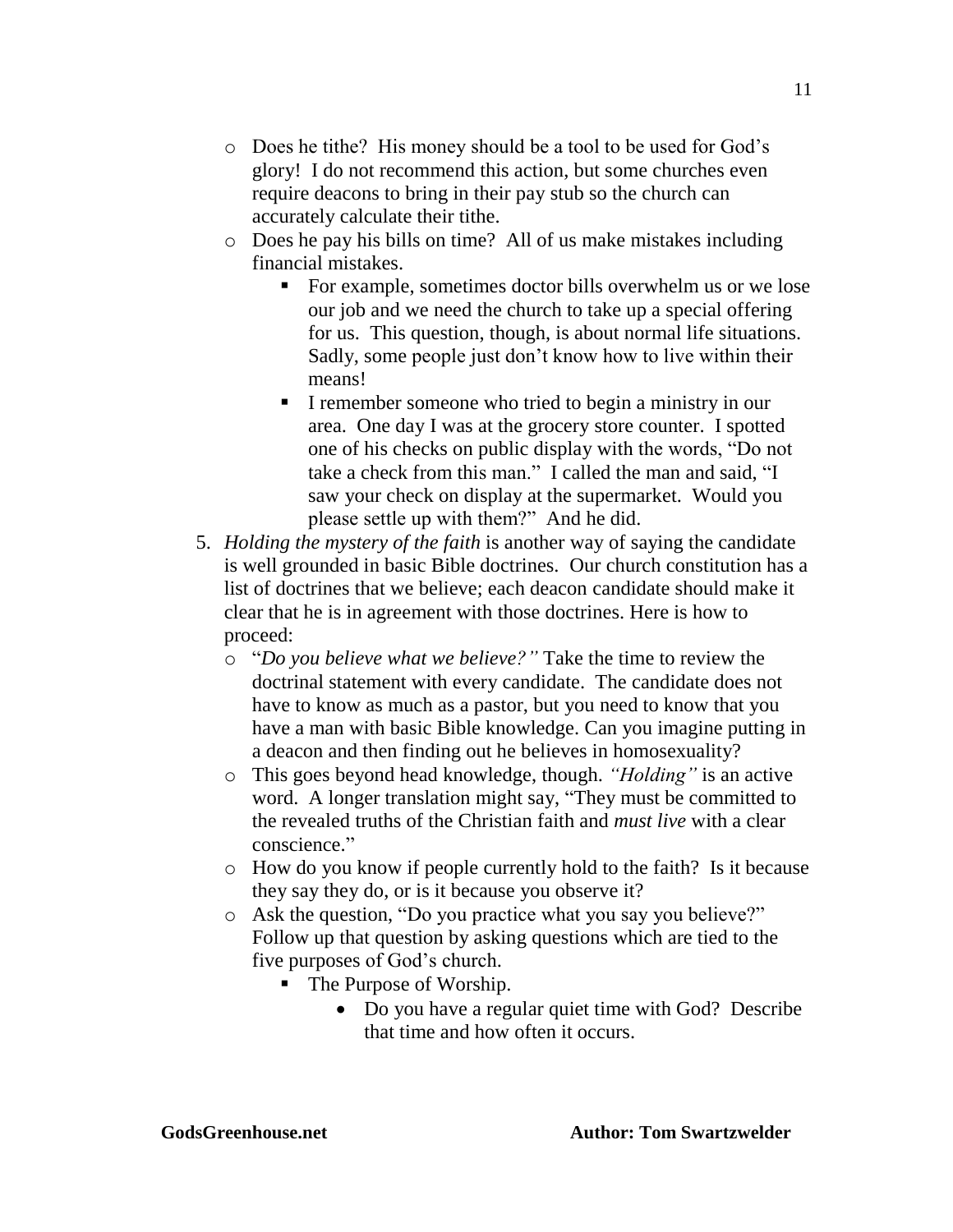- Can you give us an example of God answering your prayers?
- If given a choice between church attendance and overtime, which would you choose?
- The Purpose of Fellowship or Assimilation.
	- There are three questions to ask. Are you following the example of Jesus in growing God's church? Who was the last person that you helped add to our church? What new member are you befriending?
	- Let's explore why those questions are so important. Would you hire a shoe salesman who worked for five years and never sold a shoe? No, that tells you something is wrong! Likewise, would you keep a pastor who has never added anyone to the church? Of course not.
	- (Advice for the pastor: if the deacons are not adding to the church, the pastor may as well start looking for another church! Your ministry will soon fail because God will not bless failing leadership.)
- The Purpose of Discipleship. Discipleship not only includes following Jesus but also becoming like Jesus. Here are some probing questions:
	- What is your most Christlike virtue?
	- In what area have you grown the most in the last five years?
	- Do you have any skeletons in your closet that would endanger the church? I ordained one deacon who had declared bankruptcy many years before. This bankruptcy was so far in the past that it was no longer an issue. I knew of another deacon who had killed a man in the war. We could live with that situation, because that's what happens in wars. But both issues were discussed!
- The Purpose of Ministry.
	- What ministries have you had in this church or prior churches? Note: ministries are not always the same as positions.
	- What ministry would you most like to do?
	- An evangelist held a meeting in a Baptist church. A man went to him and told him what a great preacher he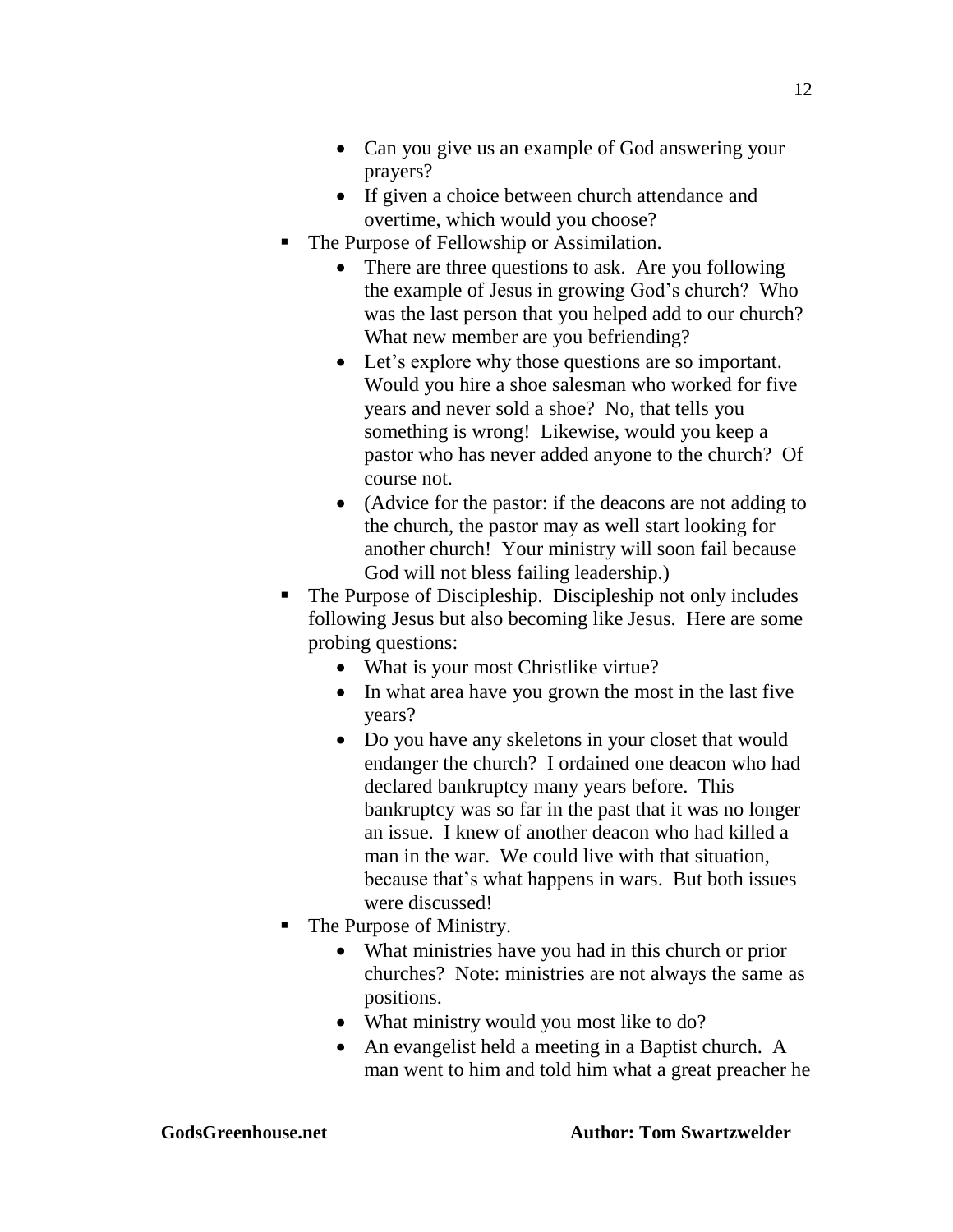was. The evangelist asked, "What do you do in this church?" The man said, "I am a deacon." The evangelist asked, "Ok. But what do you do in this church?" The man said, "I am a deacon." The evangelist said, "I know that, but what do you do in this church?" The man said, "I just told you I'm a deacon. Why don't you listen?" The evangelist patiently said, "Sir, a deacon is what you are. I asked 'what do you do' and that's an entirely different question."

- Deacons should never be known for their position; they should be known for what they do.
- The Purpose of Evangelism.
	- Are you following Jesus in leading people to salvation? (Why is that important? If you're not involved in soulwinning, then you're not following Jesus.) In Matthew 4:19 Jesus said, "Follow Me and I will make you into a fisher of men." The meaning is clear. If a person is really following Jesus, then he is being made into a fisher of men. He is involved in getting people saved.
	- Jesus said, "I have come to seek and to save that which was lost and *where I am there my servant will be."*
	- The scriptures are clear: you can't follow Jesus and ignore soulwinning.
	- I would ask any candidate to share with me a soulwinning experience where he was directly responsible for leading someone to the Lord.
	- Quite honestly, and this standard may not prevail in every church, but I would mark the candidate off my list if the candidate is not involved *in some capacity* in soulwinning*.*

Let's pause for a discussion on something which is critically important to the future of every church. Do you know why so many churches have lost their mission program? It is because those churches have leaders who are not interested in getting people saved. And because the leaders are not involved, the rest of the church is not involved.

Let me give you an example of why the church needs leaders who are also soulwinners.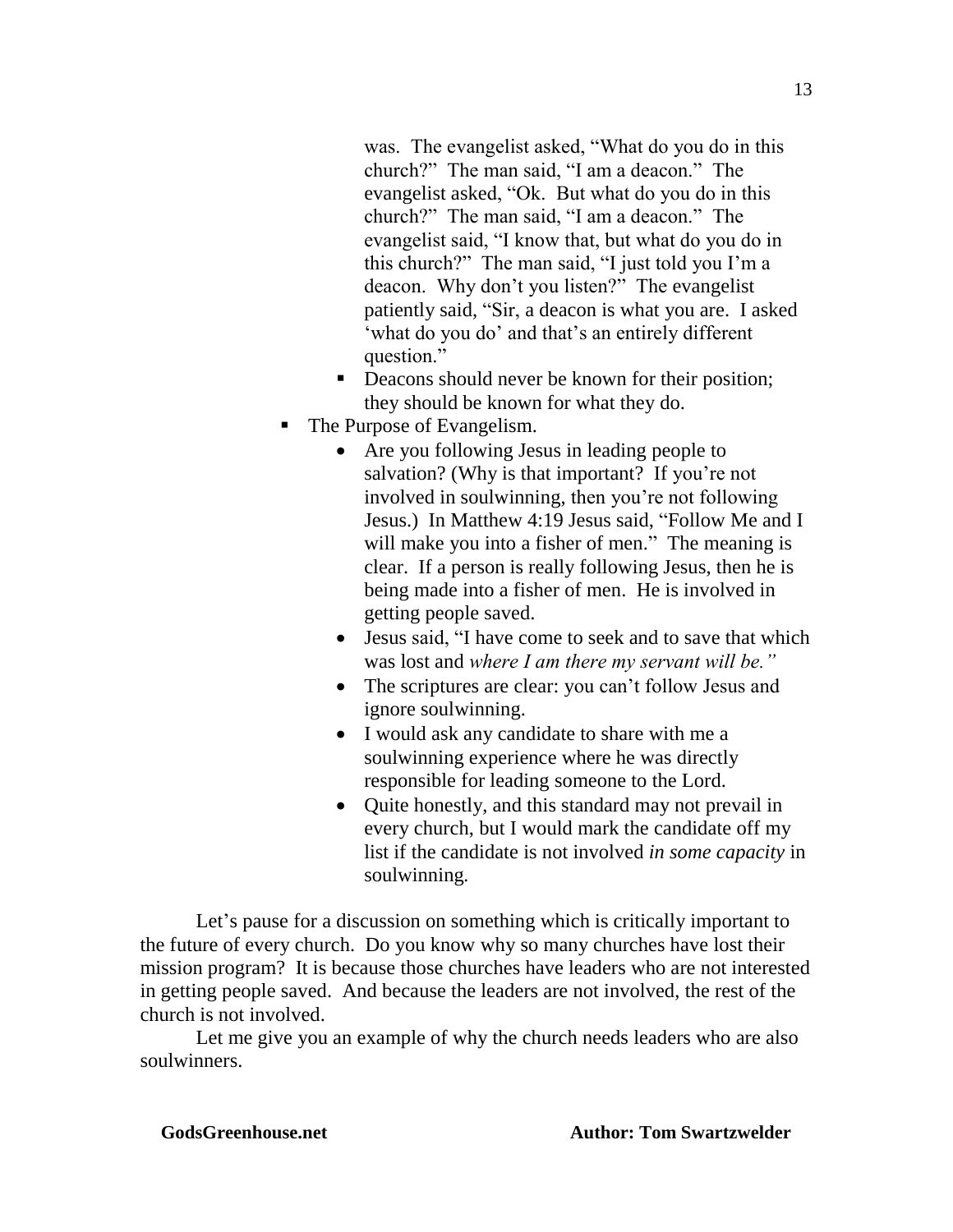Write this down in our notes: every person emphasizes what he is good at doing! Deacon Jim was the chairman of the deacons in one of my churches. He emphasized what he was good at doing. In many ways he considered himself to be the guardian of the church. He screened every potential new member to make certain they would not create any doctrinal problems!

But Deacon Jim didn't have anything to do with Vacation Bible School and helping people get saved. He had nothing to do with the bus ministry and telling people about Jesus. He did not participate in the visitation ministry. He once told me, "I have never led a soul to Jesus Christ." But what he did do was reproduce himself in the other deacons, and none of them were involved in soulwinning either. During my pastorate not one of those five other deacons led a single person to the Lord. Not one added a single new member to the church either!

I'll never forget preaching one Sunday morning and closing out the service. As soon as the service was finished, someone brought Deacon Jim's son-in-law to our old-fashioned altar and began counseling him for salvation. I grabbed hold of Deacon Jim and said, "Get down there next to your son-in-law and lead him to the Lord." And he did. I watched him and I thought, "I'm not going to have a chairman of the deacons who isn't involved in soulwinning. Lord, you solve this problem right now."

Sometime later I left the church. The next pastor came and suggested that the same deacons join him in attending a soulwinning conference in another state. To everyone's surprise, Deacon Jim and the other deacons attended with the pastor. They spent three days hearing sermons about soulwinning and praying about soulwinning.

When Deacon Jim returned, he had undergone a complete change. He actually became one of that church's biggest cheerleaders for the soulwinning emphasis. That church began a big visitation program plus a big bus program. Something really strange happened! The same people that *complained* when we set the Vacation Bible School attendance records were *no longer* complaining, because they were now sold out to soulwinning.

How many of you want a soulwinning church? You have to have three things in place: a soulwinning pastor, soulwinning deacons, and soulwinning leaders.

I am very proud of my deacon grandfather, but let me tell you something that I treasure above all. Our former pastor, Dr. Lee Roberson from Highland Park Baptist Church in Chattanooga, was holding a two day conference at my grandfather's church. Dr. Roberson preached then gave the invitation. My grandfather walked over to a teenage boy that I knew, put his arm around the teenager, then brought him to the altar and the boy was saved.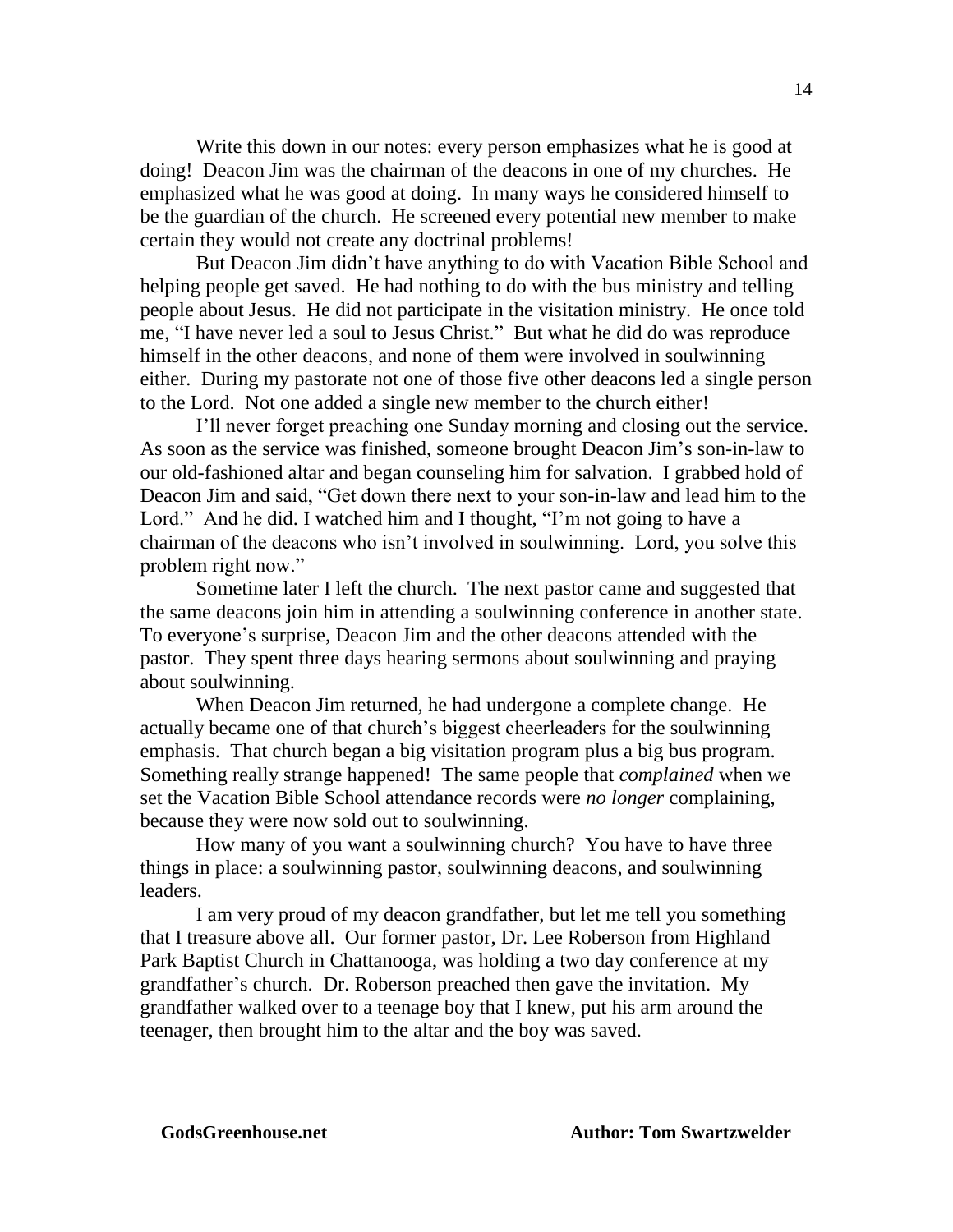I also remember going on hunting trips with my deacon grandfather. I recall sitting in the car while my grandfather witnessed to those farmers about the Lord.

Remember: soulwinning is the heartbeat of Jesus! If you want a church to be blessed by Jesus, it must also have a heartbeat like Jesus!

Let's get back to the qualifications.

- 6. *Blameless*. Verse ten ends with the word "blameless." Of course, no one is perfectly blameless except our Lord Jesus Christ. That means we need to interpret the word in its context.
	- o The Greek word "anenkletos" has the idea that a public investigation has been undertaken and no charge or guilt can be brought against that person. It is as if the police investigated the person and found that the person committed no crime!
	- o That means there needs to be a process of careful examination!
	- o In other words, the deacon is not chosen because he's with the "in" crowd, but because he has passed the examination.
	- o That means there are two key questions. First, has the church conducted a reasonable examination? Second, has the candidate passed the reasonable examination?
- 7. *Husband of only one wife* which is another way of saying he is a one woman man. Some say this phrase means that a deacon absolutely must be married plus have children *(ruling their children),* but who would be disqualified by such a standard? Jesus and Paul. Ouch!
	- o The traditional interpretation is that the candidate has to be faithful to one woman. That does not mean "one at a time." It means he is not to be divorced and remarried then divorced and remarried and on and on the cycle goes. Why not? If you allow one divorce and remarriage, why can't you allow ten divorces and remarriages?
	- o It is clear that the deacon's marriage should be an example to all.
	- o I asked a pastor search committee if they had any deacons who had been married more than once. They saw that question coming and had fun with me! Someone said, "We have one deacon who has been married three times." I asked, "Three?" "He has been widowed three times." Yes, I swallowed it hook, line, and sinker!
	- o Here are two reasonable questions to explore, "Are you faithful to your wife? Is your wife faithful to you?"
- 8. *Good managers of their home.* Their home should be an example to the rest of the church.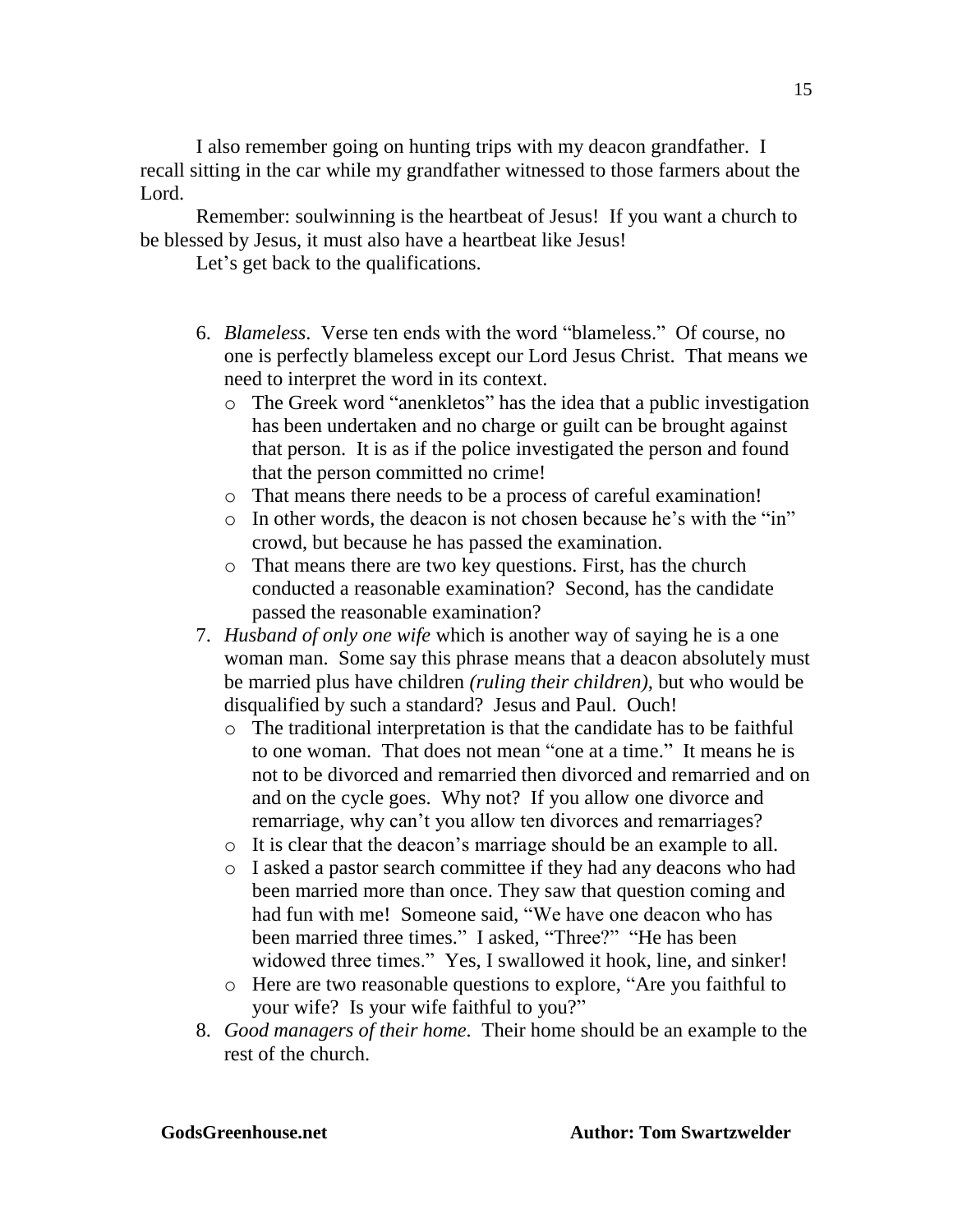- o There is, of course, an age when children have the freedom to go their own way and you can't change that.
- o Is the candidate's home an example to the church? (Hint: don't ask the trick question, "Have you stopped beating your wife?")

### **THE QUALIFICATIONS OF THE LEADER'S WIVES**

There is more screening to be done, too, and that screening involves the candidate's wife. Many, including this pastor, believe the qualifications expressed in verse eleven extend to the pastor's wife as well as the deacon's wife. In my mind, it simply has to be so, because it is impossible to surmise there are zero qualifications for the pastor's wife. It is very unlikely that Paul would expect the deacon's wife to maintain higher standards than the pastor's wife.

Others believe that verse eleven refers to the office of a deaconess (see Ryrie's defense of the office in his excellent text *The Role Of Women In The Church*) and the qualifications to occupy that office. Based upon Romans 16:1, I would not dispute that such an office may have existed and may still be appropriate as long as such an office is specifically related to assisting the women of the church. However, the evidence is weak in my view. Thus, I suggest using verse eleven as a list of qualifications for the wives of both deacons and pastors. If I am wrong, I will find out in glory! But there is certainly no harm in following this interpretation.

I believe that all of us can agree, though, that there ought to be a special reward in heaven for a good pastor's wife and a good deacon's wife.

Here are the qualifications.

- 1. *Dignified.* What a way to begin! It is the same word as appears in verse eight. This lady is determined to be worthy of respect.
	- o We could ask, "Do the people want to be around the candidate's wife?"
	- o Unfortunately, some men would be great deacons except no one wants to be around their wives. I pastored one church where we had many horrible combinations. If the husband was a saint the wife was a devil; if the wife was a saint the husband was a devil.
- 2. *Not slanderers.* Do you know the Greek word for slanderer? It is the Greek word "diabolos" from which we get the word "devil." The warning is clear, "Don't be a devil with your tongue!"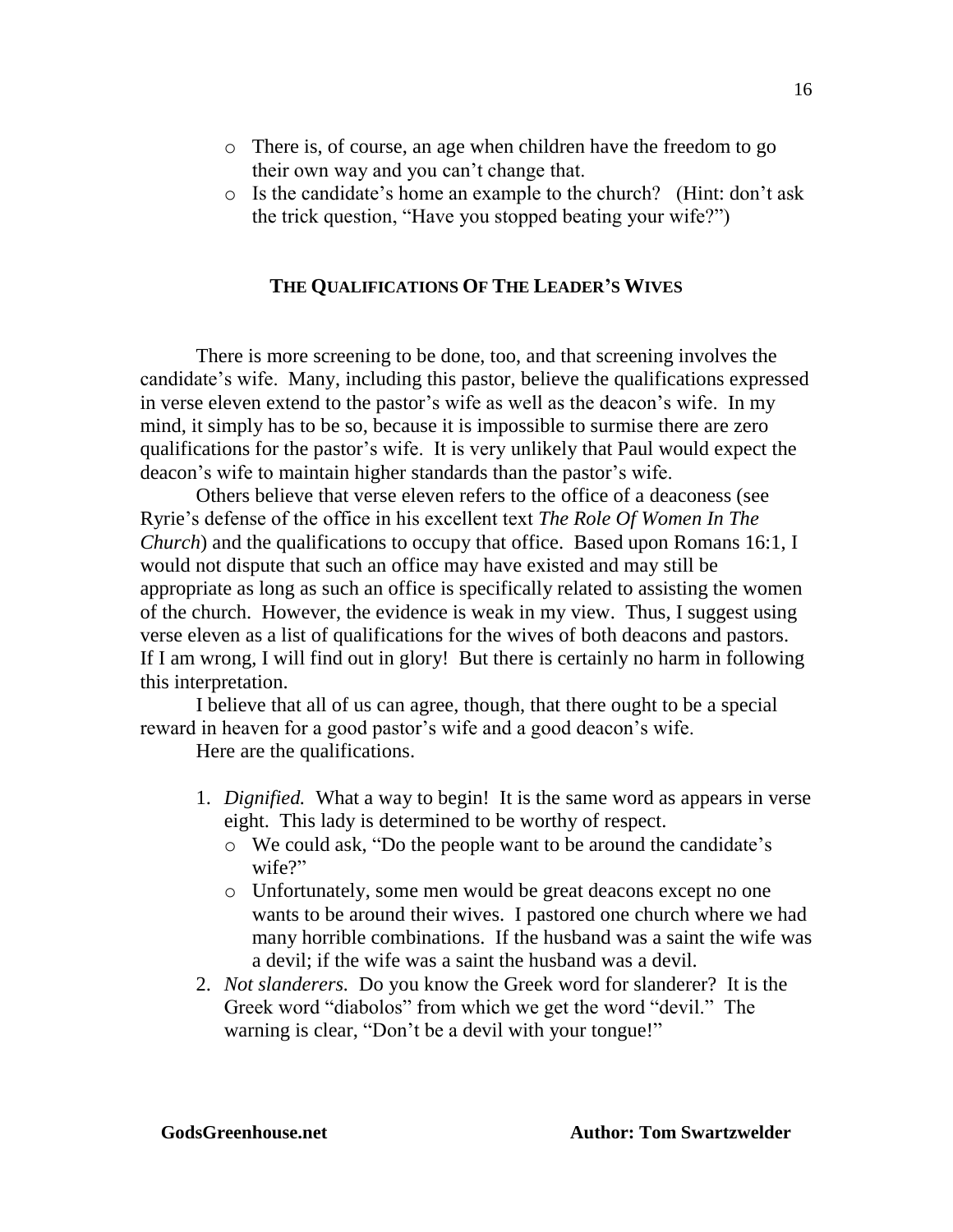- o Is the leader's wife a malicious gossip or critic? One of the reasons this question becomes so important is because a leader's wife will often know things that other people don't know.
- o A loose tongue can ruin those whom you are supposed to be serving! The old military slogan still rings true: "Loose lips sink ships!"
- o The wife needs to be careful that she does not cheapen herself by becoming part of the gossip line! Every church has a gossip line, but I've never known a church which had a gossip line worth believing. Is yours?
- 3. *Sober-minded.* The word suggests one is to be self-controlled or temperate.
	- o What is the opposite attitude? It is someone who goes ballistic, someone who explodes on a regular basis!
	- o One woman had a problem with her temper. She said, "My temper is like a shotgun. It explodes but then it's over." Her friend said, "Yes, but look at all the damage it did!"
	- o During this week's activity, I was told about a pastor's wife speaking her mind at a church gathering! She was on a tirade! The pastor finally grabbed his wife's arm and dragged her away, saying, "Come on before you make everyone mad at you!" What a shame!
	- o Is the candidate's wife under control or out of control?
- *4. Faithful in all things.* 
	- o Two questions come immediately to mind. Does the wife faithfully attend church? Does the wife support her husband's ministry?
	- o Please note that this does not mean the husband spends all of his time with the church instead of his wife or family. We never want that to happen! There are other people who can do God's work, too.

It is time now to regroup. How many names are still on your list? Surprise! We're not yet finished.

Verse ten says that the candidate, "Must first be tested or proved." It is time to write down everything the candidate is already doing in the church. "Sitting in a chair" does not qualify! Nor does praying in the auditorium service! Those items are too elementary!

When you write down everything, you will clearly identify who is already serving! Here is what you will learn: if the candidate really has a servant's heart, he will find a way to serve and *he will already be serving!*

It is time to mark out the ones who are not already serving.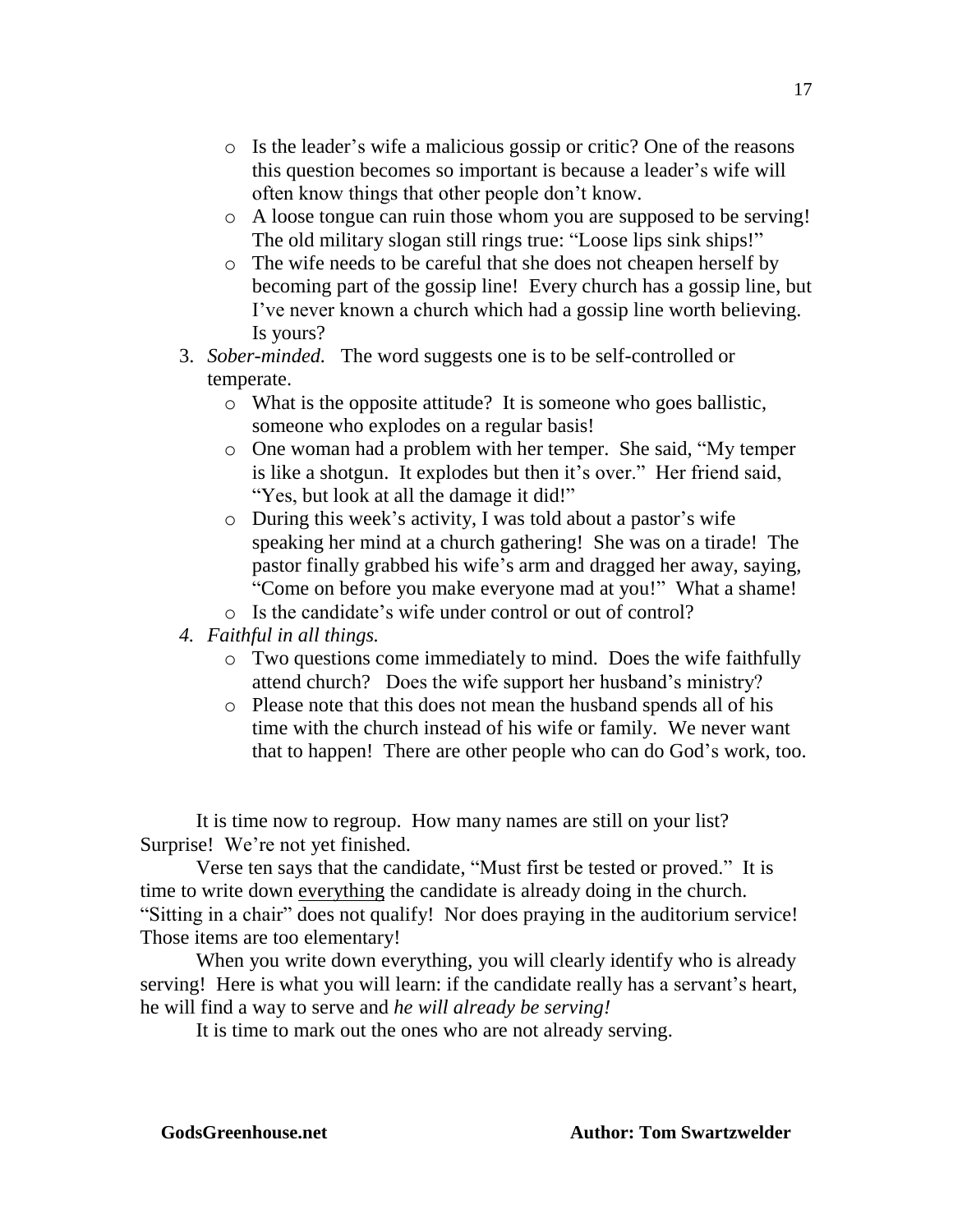I once overheard the Nominating Committee discussing so-and-so as a prospective deacon. This man only attended Sunday morning worship. He was on zero committees in the church. He did nothing. His only qualification for the office was that he was a male and married once. The committee's reasoning was, "We need to meet our quota of deacons and maybe he will attend more if we make him a deacon." I called the committee chairman in the office and said, "I want to hear no more discussion about this. That man has never proven himself." Thankfully, there was no more discussion of it.

What have you just done? You have just narrowed the list to those servants who meet the most basic qualifications.

## **MORE ISSUES TO CONSIDER**

Look back over everything we have covered. Are any of those questions truly unreasonable? No. They're questions that help you understand what a "best effort" really is. During my more than forty years of ministry, I have encountered many deacons that served our Lord with that level of distinction. They are men whom I would enlist to join me in a foxhole when the enemy is charging straight at me! They are men of honor, dedication, wisdom, and humble spirit. I thank God for bringing them into my life. I say this to point out that many deacons do indeed achieve the standard presented in these pages.

This discussion, though, would not be complete without addressing a few sideline issues.

What is, thus far, missing from our discussion? Four items:

- 1. Deacons do not have to be teachers. Pastors have to be teachers (verse 2d) but the Bible doesn't make that requirement of a deacon. One of the best deacons I knew couldn't teach worth a lick even though he tried! But, oh my, could he serve God's people!
- 2. Deacons do not have to be leaders. You need to add this statement to your notes: leaders can be deacons but deacons don't have to be leaders. It is interesting that in Acts chapter six, seven men were chosen to be deacons but only Stephen and Philip were ever heard from again! May I salute Clyde Moore as one of the greatest deacons I have ever known. He had a heart of gold, a great serving spirit, but he was not a natural leader. But a great, great deacon.